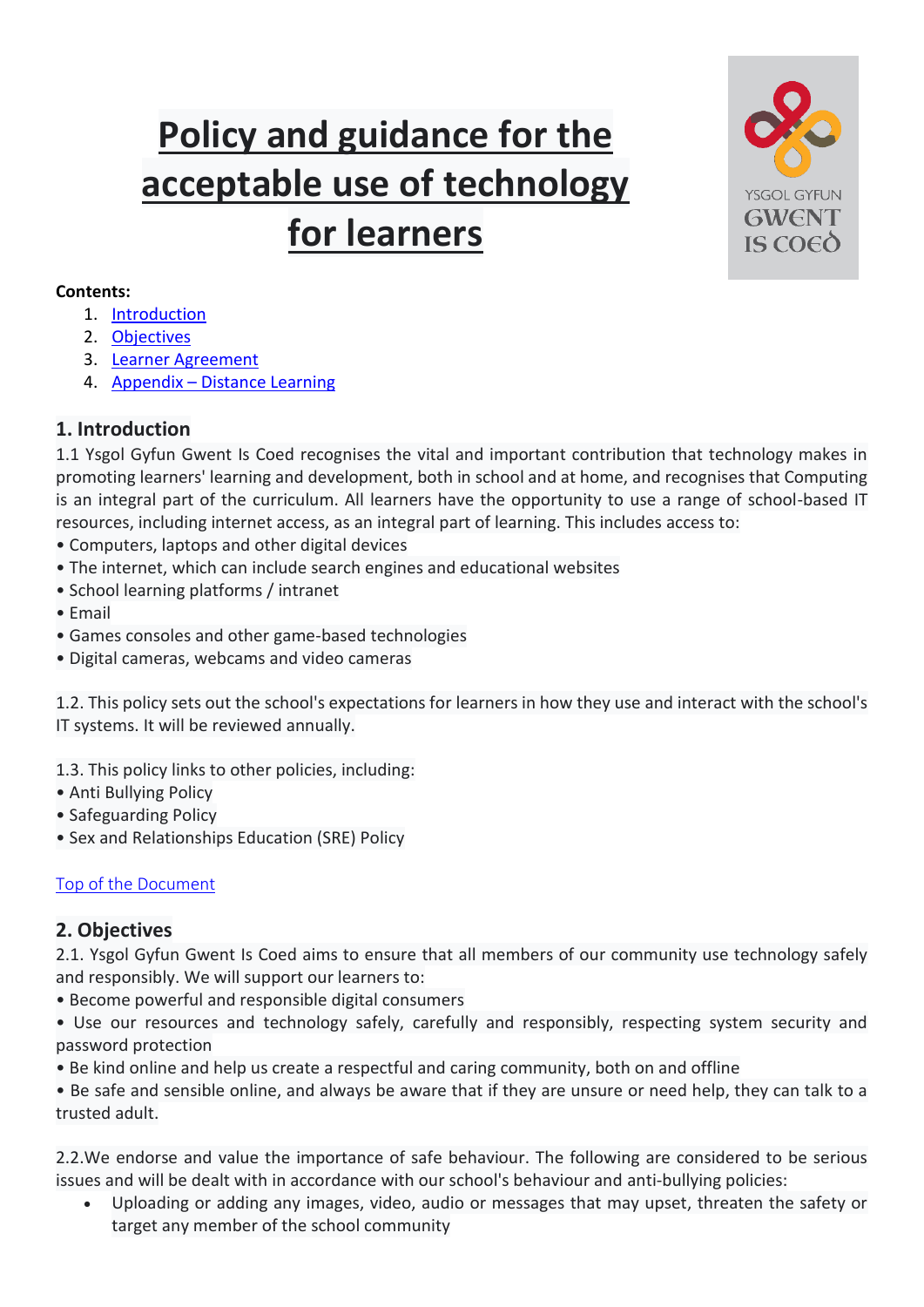- Deliberate misuse or causing damage to school equipment
- Unauthorised use of technology or using technology at unauthorised times
- Bypassing school filtering and monitoring systems (this includes, but is not limited to, the use of VPN, personal 'hotspot' devices, trying to change school computer settings, using portable apps and anonymous browsers)

2.3. We recognise that there are potential risks. The school will take all reasonable precautions, including using monitoring and filtering systems, to ensure that learners and staff are as safe as possible when using school equipment, our internet and our systems. This monitoring will be proportionate and will be in accordance with data protection (including GDPR), privacy and human rights legislation. The school reserves the right to monitor the activity of all users of the school systems. We will refer to the Welsh Government document for monitoring and filtering standards:

[https://gov.wales/sites/default/files/publications/2018-03/recommended-web-filtering-standards-for-schools-in](https://eur03.safelinks.protection.outlook.com/?url=https%3A%2F%2Fgov.wales%2Fsites%2Fdefault%2Ffiles%2Fpublications%2F2018-03%2Frecommended-web-filtering-standards-for-schools-in-wales.pdf&data=02%7C01%7Cabigail.williams%40newport.gov.uk%7C96154e8842a045b429d908d7e785ea17%7C2c4d0079c52c4bb3b3cad8eaf1b6b7d5%7C0%7C1%7C637232434654934389&sdata=4ILAgcYlncYtmtT6FJ3CwdbhP6p%2F3kXnJEIGOsDS7io%3D&reserved=0)[wales.pdf](https://eur03.safelinks.protection.outlook.com/?url=https%3A%2F%2Fgov.wales%2Fsites%2Fdefault%2Ffiles%2Fpublications%2F2018-03%2Frecommended-web-filtering-standards-for-schools-in-wales.pdf&data=02%7C01%7Cabigail.williams%40newport.gov.uk%7C96154e8842a045b429d908d7e785ea17%7C2c4d0079c52c4bb3b3cad8eaf1b6b7d5%7C0%7C1%7C637232434654934389&sdata=4ILAgcYlncYtmtT6FJ3CwdbhP6p%2F3kXnJEIGOsDS7io%3D&reserved=0)

2.4. We recognise that the internet is a constantly changing environment with apps and programs, devices, websites and new material emerging all the time. We will regularly review the methods used to identify, assess and regularly reduce online risks. We will explore emerging technologies for educational benefit and undertake appropriate risk assessments before they can be used in school. The school cannot be held responsible for the nature and content of materials accessed on the internet.

2.5. If we believe that a pupil has committed an offense, the appropriate authorities will be contacted. School-owned information systems, including Wi-Fi, must be used legally. Offenses include: unauthorised access to computer material; unauthorised access to computer material with intent to commit or facilitate the commission of further offenses or to modify unauthorised computer material.

2.6. We recognize that no technical system can replace online safety education. Our staff will:

- Embed online safety education in curriculum delivery, wherever possible.
- Model good practice in the use of technology and maintain a professional level of behaviour in their personal use of technology, both on and off site.
- Pass on any issues that arise to their line manager or Designated Safeguarding Officer.

2.7. Some learners are considered to be more vulnerable online because of a range of factors. This may include, but is not limited to LAC, children with Special Educational Needs and Disabilities (ALN) or mental health needs, children with English as an additional language (EAL) and children experiencing trauma or loss (ACEs) . We will ensure that vulnerable pupils are provided with differentiated and appropriate online safety education, access and support and seek input from specialist staff as appropriate, including the ALENCo and LAC lead.

2.8. We believe that learners and parents have an important role to play in developing responsible behavior. To support our schools in developing learners' knowledge and understanding of online safety, we will share this policy with learners at school and encourage parents to read and discuss the policy with their children at home.

We allow learners to bring their mobile phones and / or tablets to school, but they remain the responsibility of the learner / owner at all times. They should always be insured and switched off, unless staff ask learners to use them for educational purposes. Pupils will not have internet access via mobile phones or tablets. When pupils do not respect these rules, the device will be taken and kept securely in the office until the end of the day. Should this happen on more than one occasion, the school reserves the right to take further action, such as retaining the device until it is collected by a parent.

If a safeguarding issue arises (eg pupils filming others) the school will contact the police who may ask to inspect the device.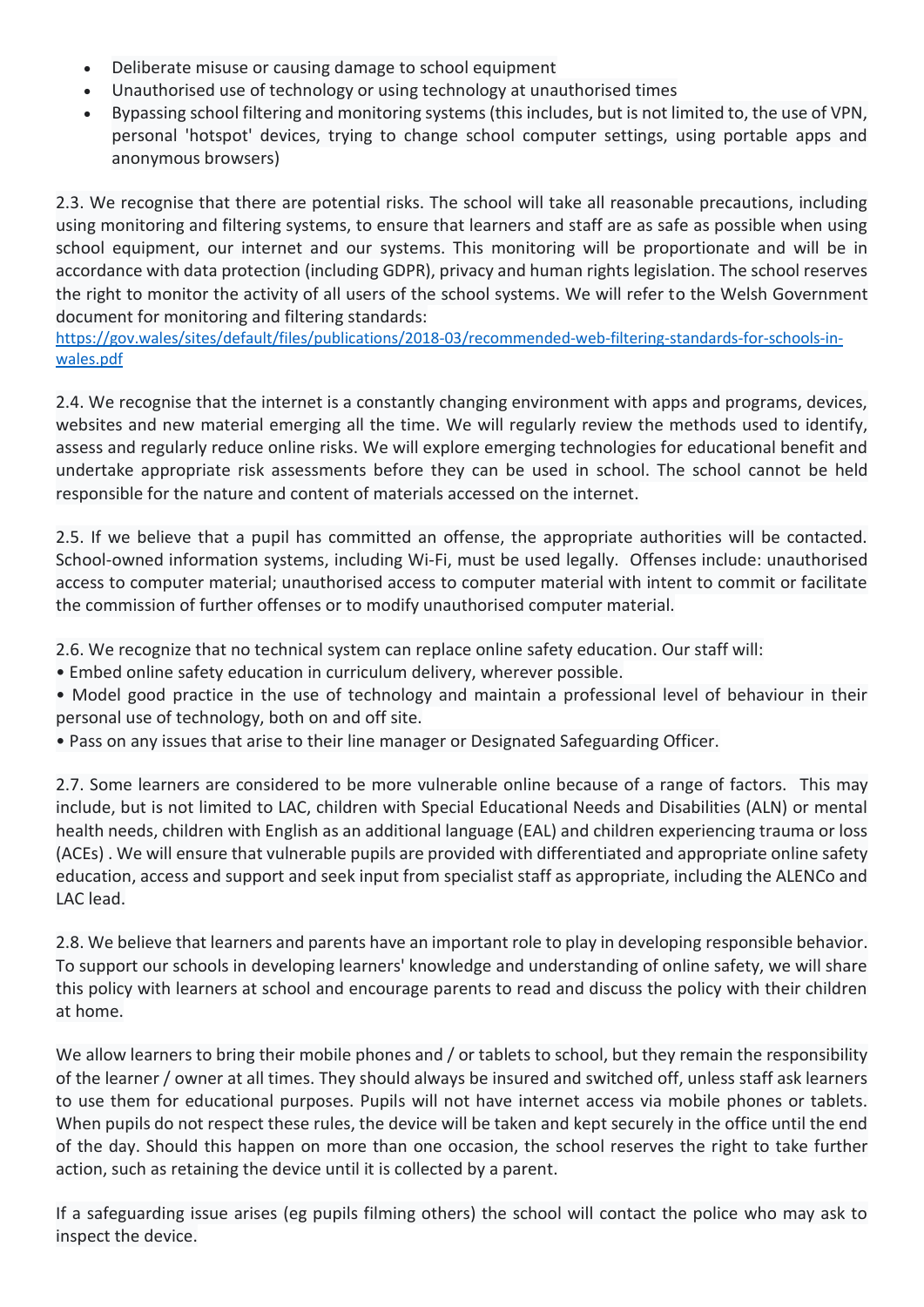2.9. We ask all parents to support our approach to online safety by modeling the role of safe and positive online behavior, such as the responsible sharing of images, text and video, and by discussing online safety whenever children access technology at home .

2.10. Learners or parents can talk to the Designated Safeguarding Officer about any concerns.

2.11. We encourage learners and parents to find out more information through other websites such as:

- [www.thinkuknow.co.uk](http://www.thinkuknow.co.uk/)
- [www.childnet.com](http://www.childnet.com/)
- [www.nspcc.org.uk/onlinesafety](http://www.nspcc.org.uk/onlinesafety)
- [www.saferinternet.org.uk](http://www.saferinternet.org.uk/)
- [www.internetmatters.org](http://www.internetmatters.org/)

#### [Top of the Document](#page-0-2)

#### <span id="page-2-0"></span>**3. Learner Agreement**

3.1. Learners are permitted to use the school's IT systems provided that:

1. I only use school ICT systems for school work / matters, including internet, email, digital video, mobile technologies, etc.

2. I will not download or install software on school technologies.

3. I will only login to my school network / Learning Platform with my own username and password.

4. I will follow the school's ICT security system and will not disclose my passwords to anyone. I will change them regularly.

5. I will only use my school email address.

6. I will ensure that all ICT communications with learners, teachers or others are responsible and sensible, and through the medium of Welsh. I realise that it can take up to 5 working days for a teacher to respond.

7. I will be responsible for my conduct when using the Internet. This includes resources I access and the language I use.

8. I will not intentionally browse, download, upload or send material that may be considered unsuitable or illegal. If I accidentally come across any such material, I will immediately inform my teacher.

9. I will ensure that my online, in-school and out-of-school activities do not cause offense or harm to my school, staff, pupils or others.

10. I will support the school's approach to online security and not upload or add any inappropriate images, video, audio or messages.

11. I will always respect the privacy and ownership of others' work online. I will not delete anything shared with me by a member of staff.

12. I will not try to bypass or avoid the internet filtering system.

13. I understand that all my Internet use and other related technologies can be monitored and recorded at school and may be available on request to teachers or the police.

14. If I choose to bring a device (including my phone) to school, the device is my (and / or owner's) responsibility, and should be insured. I understand that the device is supposed to remain in my bag / locker, switched off, unless instructed by a teacher / staff member. I will not have access to Wifi at school via this device. I understand that the teacher is entitled to confiscate the device if I do not comply with these requirements.

15. I understand that these rules are designed to keep me safe and that if they are not followed, school sanctions will be applied and my parent / carer will be contacted.

#### **Acceptance of a place at Ysgol Gyfun Gwent Is Coed is deemed as acceptance of this policy and agreement to adhere to its terms.**